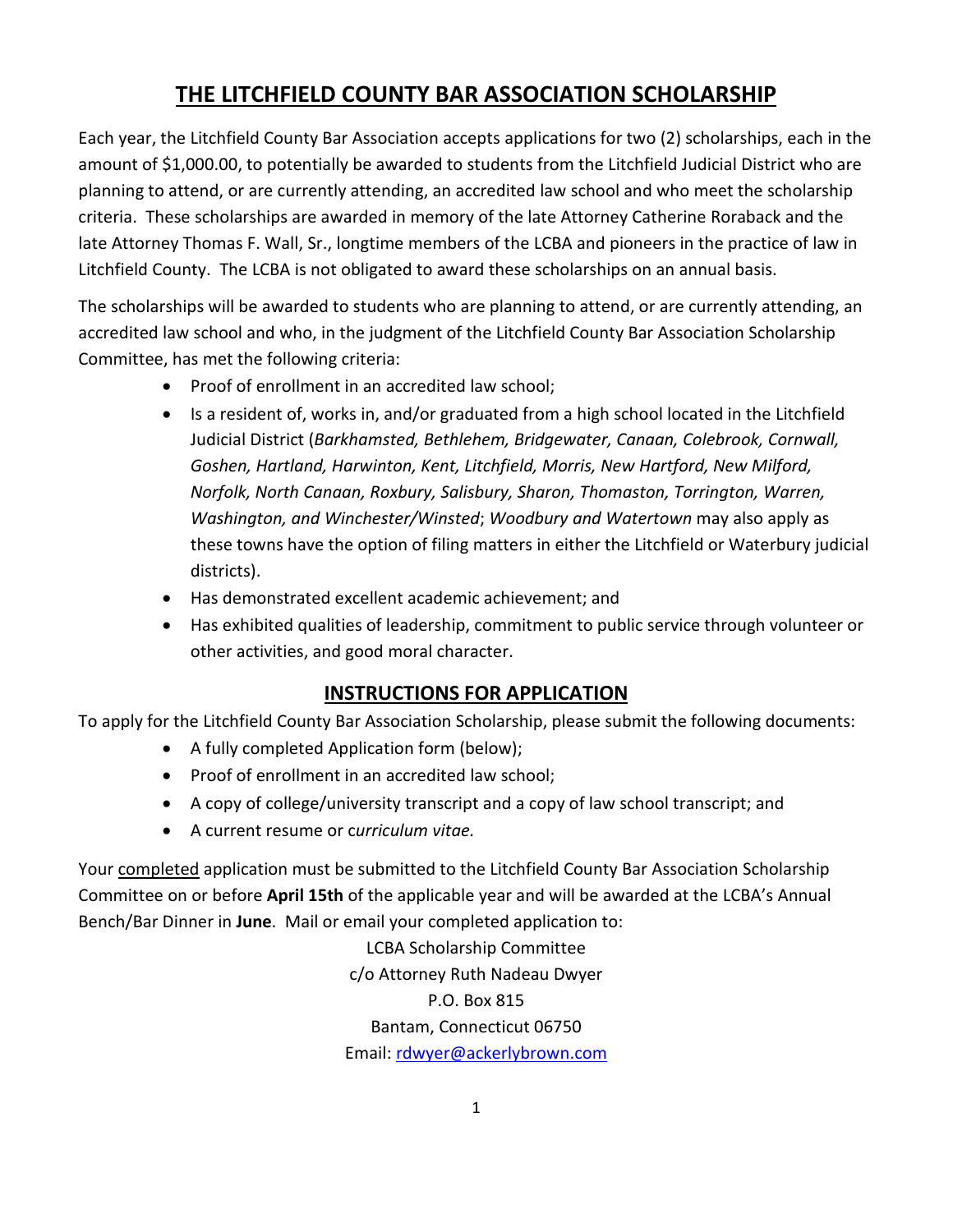## **APPLICATION**

| Applicant's Full Name:                                                                                                            |
|-----------------------------------------------------------------------------------------------------------------------------------|
|                                                                                                                                   |
| (if different from above)                                                                                                         |
|                                                                                                                                   |
|                                                                                                                                   |
| *Number of years Applicant has been a resident of the Litchfield Judicial District: __________________________<br>(If Applicable) |
| *Number of years Applicant has worked in a town located in the Litchfield Judicial District: _________<br>(If Applicable)         |
| In the Litchfield Judicial District from Which Applicant Graduated (If Applicable)                                                |
|                                                                                                                                   |
|                                                                                                                                   |
| From Which Applicant Graduated/Will Graduate, Class Year, and Class Rank                                                          |
| Name of Law School You:                                                                                                           |
| Plan to Attend/Are Attending, Class Year, and current Class Rank                                                                  |
| Note: If necessary, you may use additional sheets to answer the questions below.                                                  |
| Why are you pursuing a law degree and what influences have motivated you to do so?                                                |
|                                                                                                                                   |
|                                                                                                                                   |
|                                                                                                                                   |
| *Please note that at least one of these three questions <i>must</i> be applicable to be eligible to receive this                  |

scholarship.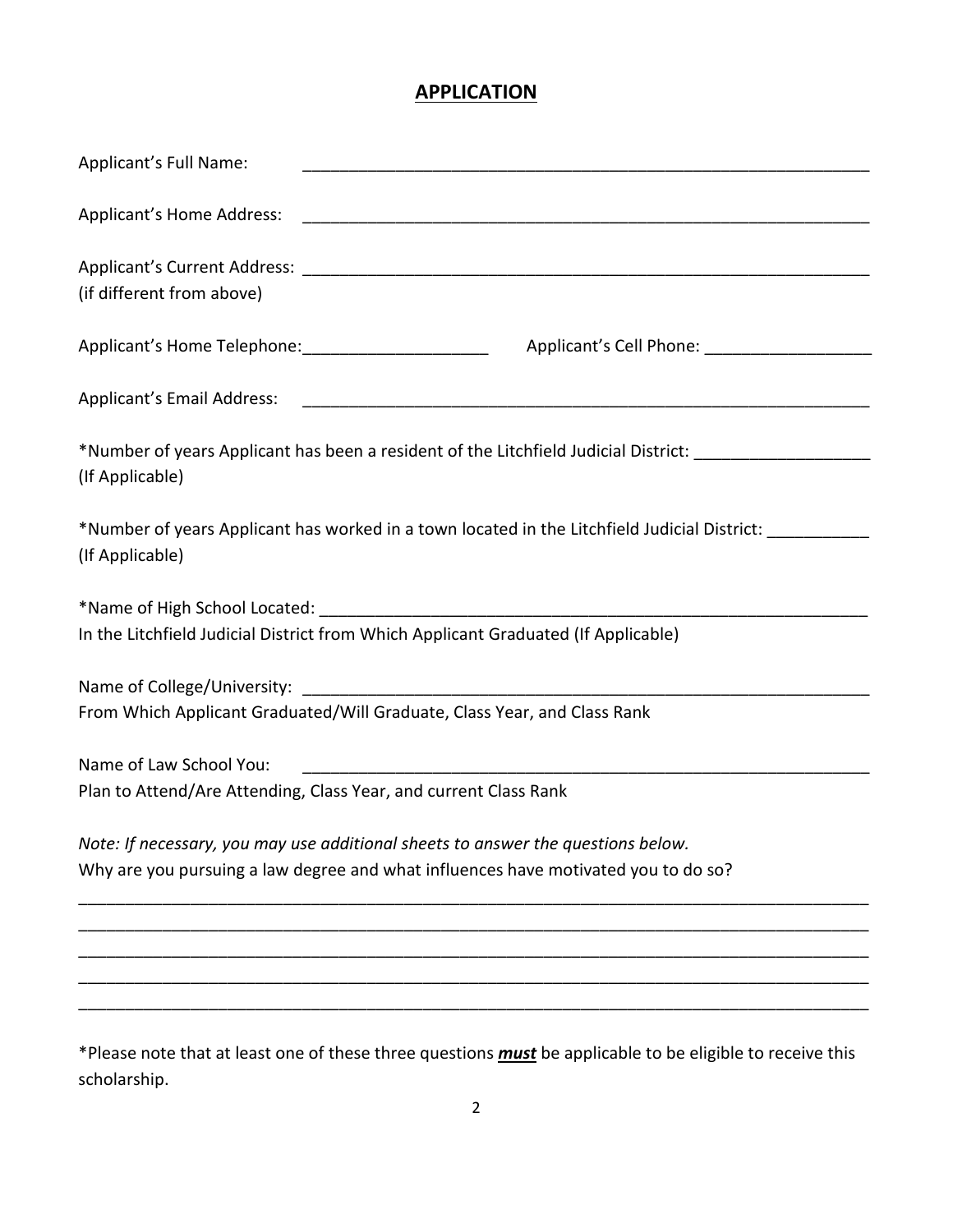What area(s) of the law are you most interested in studying and eventually practicing? What are your career goals?

To the extent such items are not listed on the resume you attach to your application, please state any academic awards, honors, scholarships, etc. you have received during your college and law school careers, as well as any extracurricular, community, and/or volunteer activities in which you take part.

To the extent such items are not listed on the resume you attach to your application, please give your employment history (please include full time and part time jobs): Employer Type of Work/Job Title Dates of Employment

Please provide any other information about yourself that you would like the Scholarship Committee to consider when reviewing your application. Feel free to comment on your circumstances if you feel doing so will provide information of value.